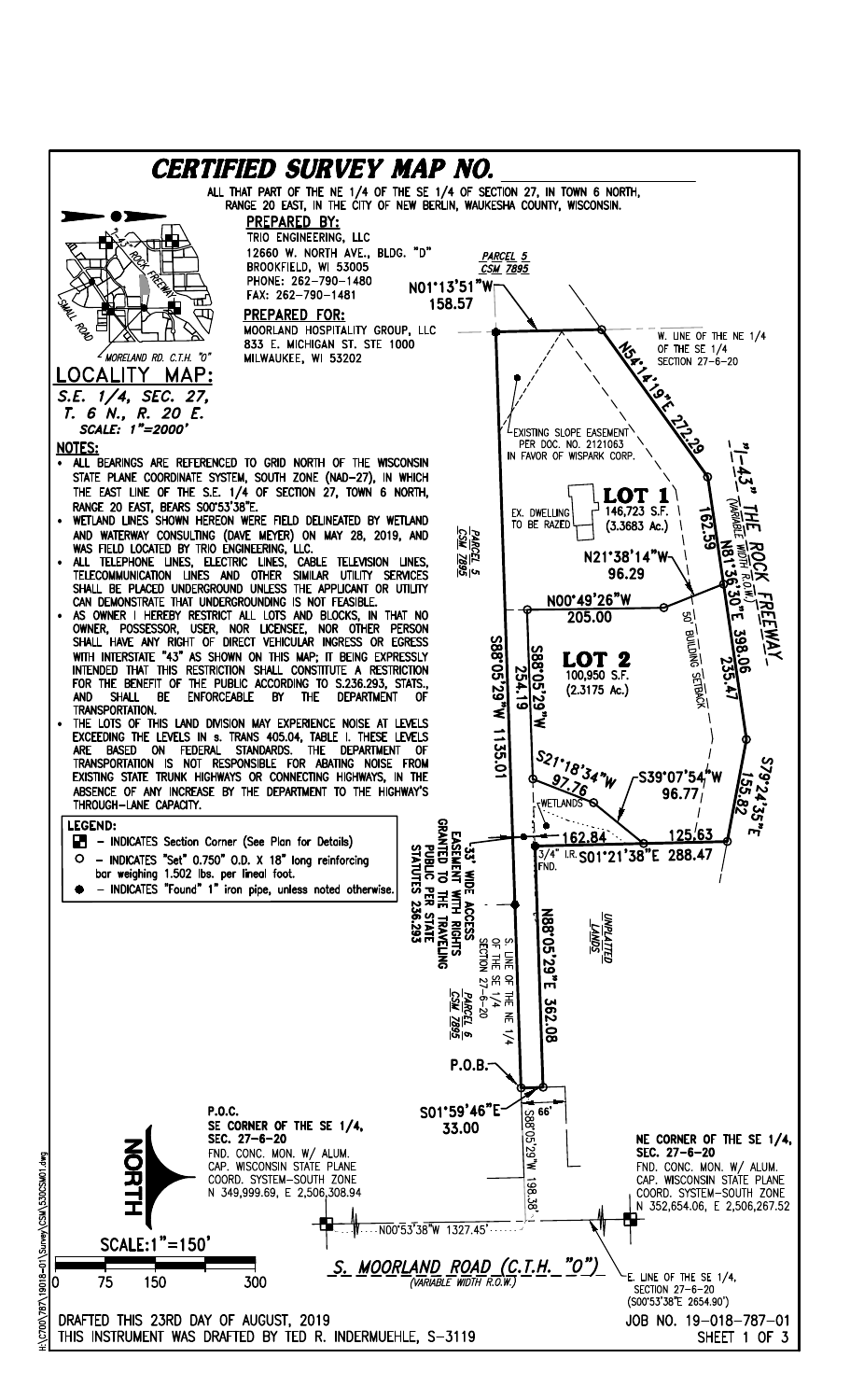# *CERTIFIED SURVEY MAP NO.\_\_\_\_\_\_\_\_\_\_*

ALL THAT PART OF THE NE 1/4 OF THE SE 1/4 OF SECTION 27, IN TOWN 6 NORTH, RANGE 20 EAST, IN THE CITY OF NEW BERLIN, WAUKESHA COUNTY, WISCONSIN.

### **SURVEYOR'S CERTIFICATE:**

STATE OF WISCONSIN (1)

 ) ss COUNTY OF WAUKESHA (1)

.

I, Ted R. Indermuehle, Professional Land Surveyor, do hereby certify:

That I have surveyed, divided and mapped all that part of the Northeast 1/4 of the Southeast 1/4 of Section 27, Town 6 North, Range 20 East, City of New Belin, Wisconsin, now being more particularly bounded and described as follows:

Commencing at the Southeast Corner of the said Southeast 1/4; Thence North 00°53'38" West along the East line of said Southeast 1/4, 1327.45 feet to a point on the South line of the Northeast 1/4 of the Southeast 1/4; Thence South 88°05'29" West along said South line, 198.38 feet to the West Right-of-Way of South Moorland Road (County Highway "O") and the place of beginning of lands hereinafter described;

Thence continuing South 88°05'29" West along said South line, 1135.01 feet to a point on the West line of the Northeast 1/4 of the Southeast 1/4; Thence North 01°13'51" West along said West line, 158.57 feet to a point on the Southerly Right-of-Way of Interstate "43"; Thence North 54°14'19" East along said Southerly line, 272.29 feet to a point; Thence North 81°36'30" East along said Southerly line, 398.06 feet to a point; Thence South 79°24'35" East along said Southerly line, 155.82 feet to a point; Thence South 01°21'38" East 288.47 feet to a point; Thence North 88°05'29" East 362.08 feet to a point on the West Right-of-Way of South Moorland Road (County Highway "O"); Thence South 01°59'46" East along said West line, 33.00 feet to the point of beginning of this description.

Said Parcel contains 247,673 Square Feet (or 5.6858 Acres) of land, more or less.

That I have made such survey, land division and map by the direction of the **MOORLAND HOSPITALITY GROUP LLC.**, owner of said lands.

That such map is a correct representation of all the exterior boundaries of the land surveyed and the land division thereof made.

That I have fully complied with the provisions of Chapter 236 of the Wisconsin Statutes and the subdivision regulations of the City of New Berlin in surveying, dividing and mapping the same.

Dated this day of  $\frac{2019}{1000}$ , 2019.

Ted R. Indermuehle, P.L.S. Professional Land Surveyor, S-3119 **TRIO ENGINEERING, LLC**  4100 N. Calhoun Road, Suite 300 Brookfield, WI 53005 Phone: (262)790-1480 Fax: (262)790-1481

Drafted this 23<sup>rd</sup> Day of AUGUST, 2019 Job. No. 19-018-787-01 THIS INSTRUMENT WAS DRAFTED BY TED R. INDERMUHELE, S-3119 SHEET 6 OF 7 L:\LOBBYS\WPDOCS\DOCUMENT\787\19018-01\Survey\530-Certified Survey Map\CSM.doc